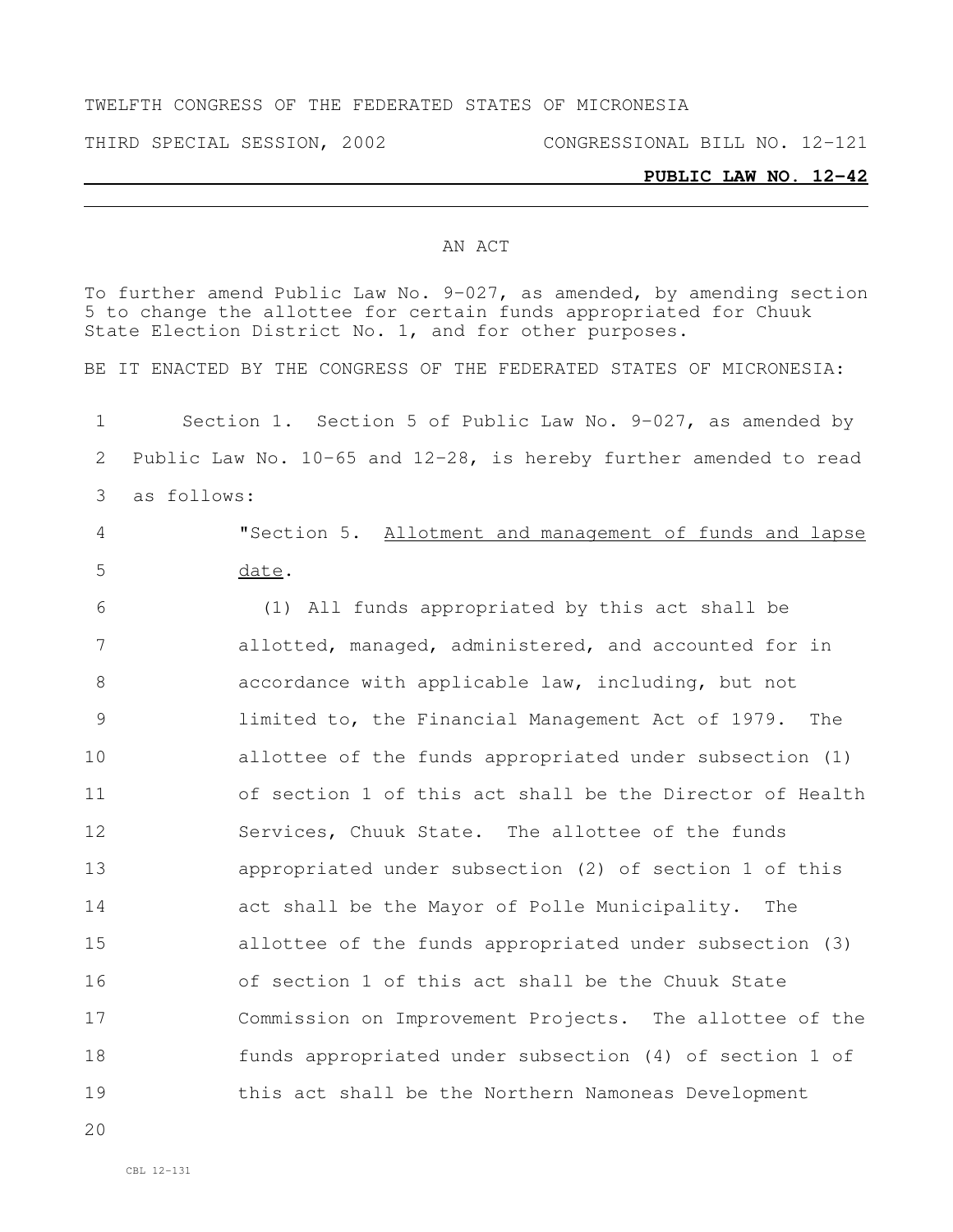$\mathcal{L}^{\text{max}}_{\text{max}}$ 

| $\mathbf 1$    | Authority. The allottee of the funds appropriated under |
|----------------|---------------------------------------------------------|
| 2              | subsection (5) of section 1 of this act shall be the    |
| 3              | Executive Director of the Mortlock Development          |
| 4              | Commission, or his designee. The allottee of the funds  |
| 5              | appropriated under subsection (6) of section 1 of this  |
| 6              | act shall be the Pattiw Development Authority.<br>The   |
| 7              | allottee of the funds appropriated under section 2 of   |
| 8              | this act shall be the Governor of Pohnpei State.<br>The |
| $\overline{9}$ | allottee of the funds appropriated under section 3 of   |
| 10             | this act shall be the Governor of Yap State.<br>The     |
| 11             | allottee of the funds appropriated under section 4 of   |
| 12             | this act shall be the Governor of Kosrae State.<br>The  |
| 13             | allottees shall be responsible for ensuring that these  |
| 14             | funds, or so much thereof as may be necessary, are used |
| 15             | solely for the purpose specified in this act, and that  |
| 16             | no obligations are incurred in excess of the sum        |
| 17             | appropriated.                                           |
| 18             | (2) All funds appropriated herein shall not lapse       |
| 19             | until fully expended."                                  |
| 20             |                                                         |
| 21             |                                                         |
| 22             |                                                         |
| 23             |                                                         |
| 24             |                                                         |
| 25             |                                                         |
|                |                                                         |